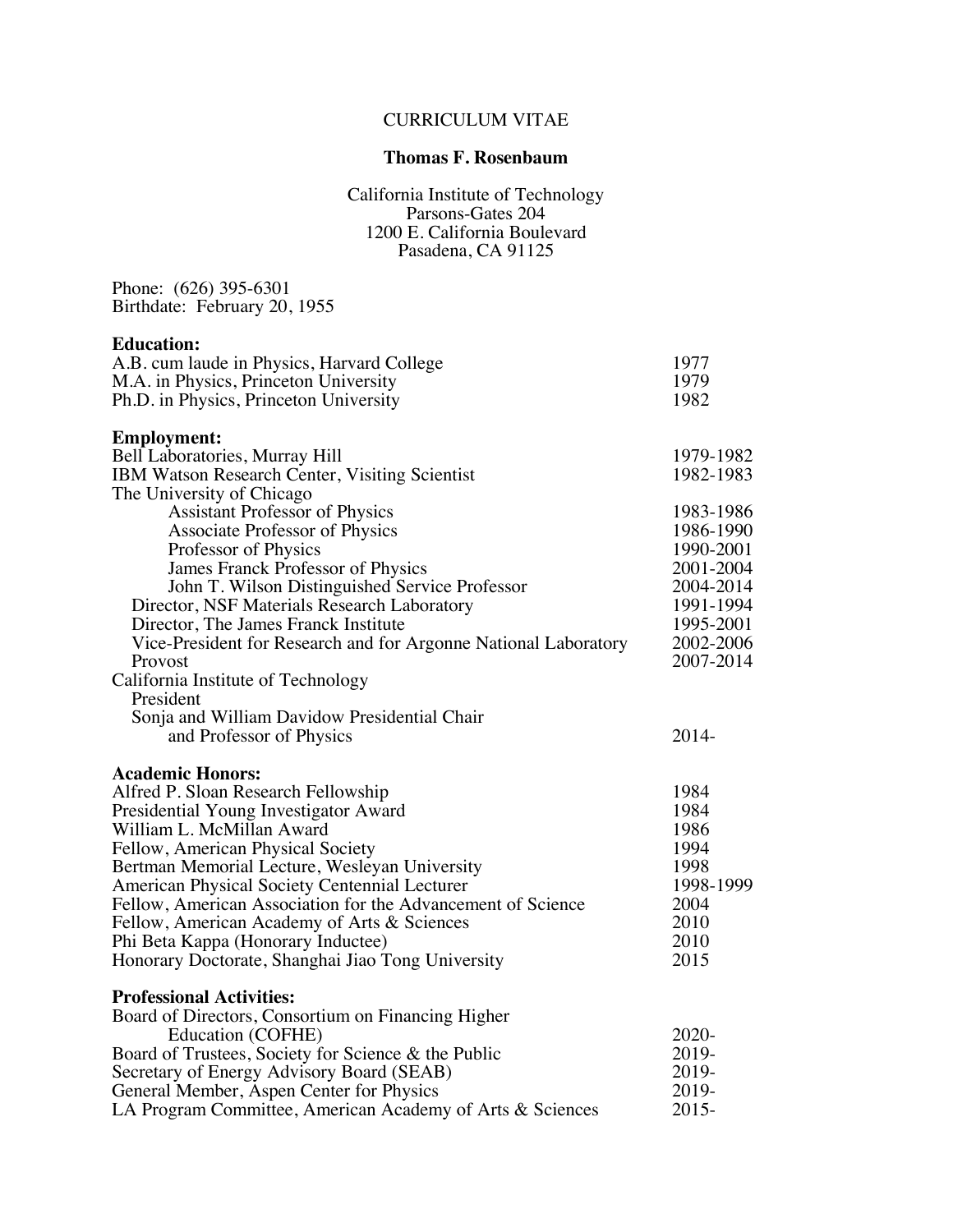| Board of Directors, Los Angeles World Affairs Council             | $2015 -$  |
|-------------------------------------------------------------------|-----------|
| Supreme Advisory Board, Zewail City of Science & Technology       | $2015 -$  |
| Member, Los Angeles Coalition for the Economy & Jobs              | $2014-$   |
| Board of Trustees, California Institute of Technology             | $2014-$   |
| Board of Governors, Argonne National Laboratory                   | $2002 -$  |
| Board of Directors, Los Angeles 2028 Exploratory Committee        | 2016-2019 |
| Santa Fe Institute Science Board                                  | 2011-2017 |
| Board of Trustees, National Opinion Research Center               | 2007-2014 |
| Board of Trustees, University of Chicago Medical Center           | 2007-2014 |
| Board of Directors, Bulletin of the Atomic Scientists             | 2004-2013 |
| Council on Competitiveness, Technology Leadership and             |           |
| <b>Strategy Initiative</b>                                        | 2009-2012 |
| Chair, Nominating Committee, American Physical Society            | 2006      |
| CEO, UChicago Argonne, LLC                                        | 2006      |
| Princeton University Materials Center Advisory Board              | 2003-2009 |
| Chair, Johns Hopkins Materials Center Advisory Board              | 1998-2006 |
| National Research Council Solid State Sciences Committee          | 2000-2003 |
| Advisory Board, J. Physics: Condensed Matter                      | 2000-2003 |
| Scientific and Technical Advisory Committee (STAC), Argonne       | 2001-2003 |
| Director, Materials Center Research Experience                    |           |
| for Undergraduates (REU) Program                                  | 1994-1997 |
| Program Committee: NSF Science & Technology                       |           |
| Center for Superconductivity                                      | 1994-2000 |
| University of Chicago Task Force on Quality of Student Experience | 1994-1996 |
| University of Chicago Council on Research                         | 1989-1992 |
| Council of the University Senate                                  | 1987-1990 |
| Institute for Defense Analyses – Defense Sciences Study Group     | 1986-1988 |
| William L. McMillan Award Committee                               | 1988-1990 |

#### **Ph.D. Students:**

Stuart B. Field (Professor, Colorado State University) Daniel H. Reich (Professor, Johns Hopkins University) Brett D. Ellman (Professor, Kent State University) Wenhao Wu (Professor, Texas A&M) Sue A. Carter (Professor, University of California, Santa Cruz) Gerald T. Seidler (Professor, University of Washington) Deborah S. Jin (JILA; Professor, University of Colorado, Boulder; MacArthur Fellow) Anke Husmann (Cambridge University, UK) David Bitko (Science Teacher, Franklin High School, Somerset, NJ) Emmin Shung (Managing Director, Freepoint Commodities) Justin Brooke (Lincoln Laboratories, Cambridge, MA) Arunabha S. Roy (GE Research Laboratories, India) Raghu Parthasarathy (Professor, University of Oregon) Sayantani Ghosh (Professor, University of California, Merced) Minhyea Lee (Professor, University of Colorado, Boulder) Jingshi Hu (McKinsey & Company) Carlos Ancona-Torres (Research Scientist, Risø, Denmark) Rafael Jaramillo (Professor, MIT) Michael A. Schmidt (Elenion Technologies) Arnab Banerjee (Professor, Purdue University) Jiyang Wang (Cambridge Mobile Telematics) Alex Palmer (Boston Consulting Group) Nayoon Woo (Intel Corporation)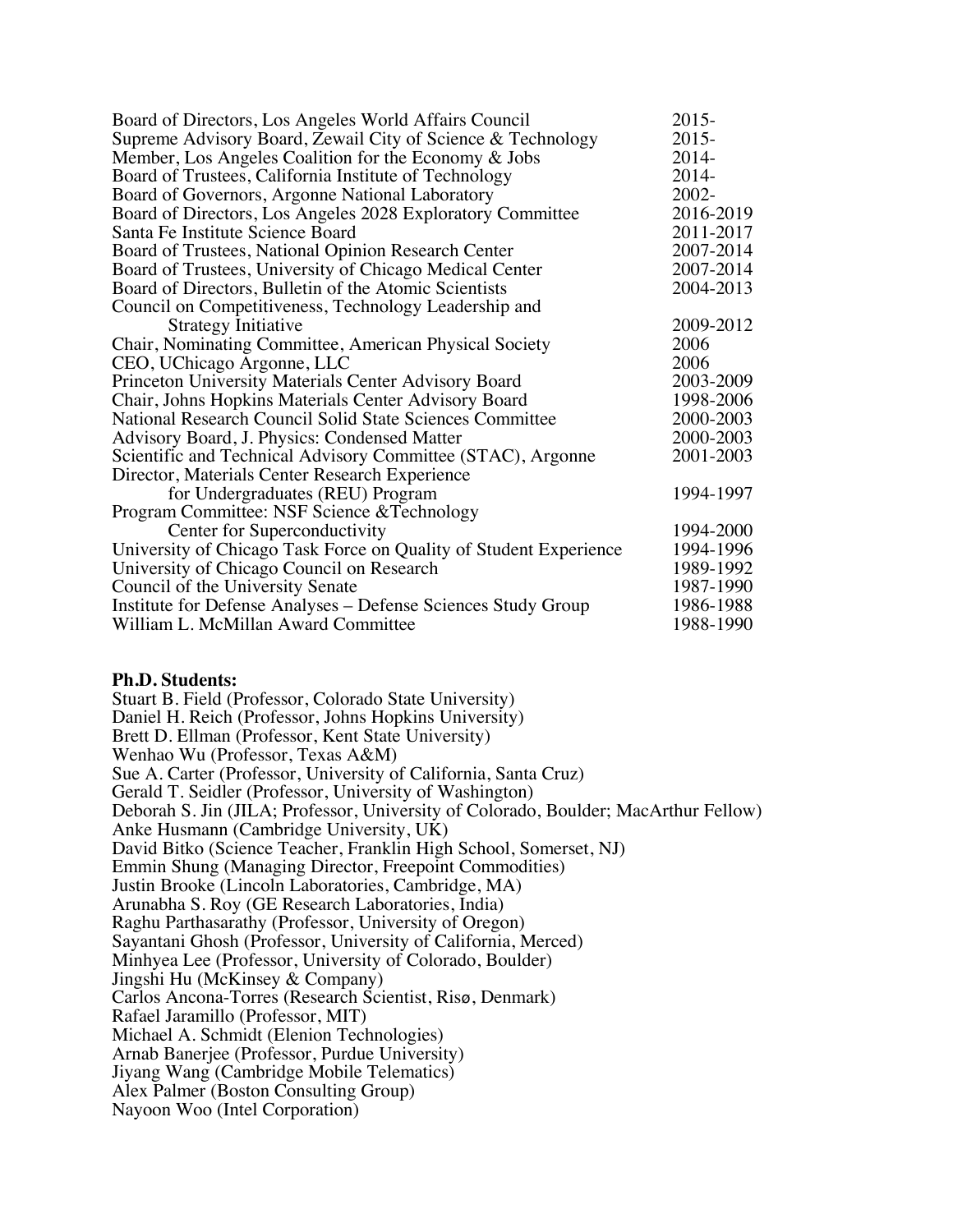Jian Xu (Millennium Management) Yishu Wang (Johns Hopkins University)

#### **Postdoctoral Fellows:**

Jie Yang (Professor, University of Vermont) Bellave Shivaram (Professor, University of Virginia) Heinrich Jaeger (Professor, University of Chicago) Weili Luo (Professor, University of Central Florida) Rena Zieve (Professor, University of California, Davis) Kara Beauchamp (Professor, Cornell College) Andrew Yeh (Xerox Corporation) Allan Smith (NIST) Allard Hoekstra (Leiden University, The Netherlands) Harold Schnyders (Professor, Grand Valley State University) Henrik Rønnow (Professor, École Polytechnique Fédérale de Lausanne, Switzerland) Yejun Feng (Professor, Okinawa Institute of Science & Technology, Japan) Daniel Silevitch (Research Professor, Caltech) Sara Haravifard (Professor, Duke University)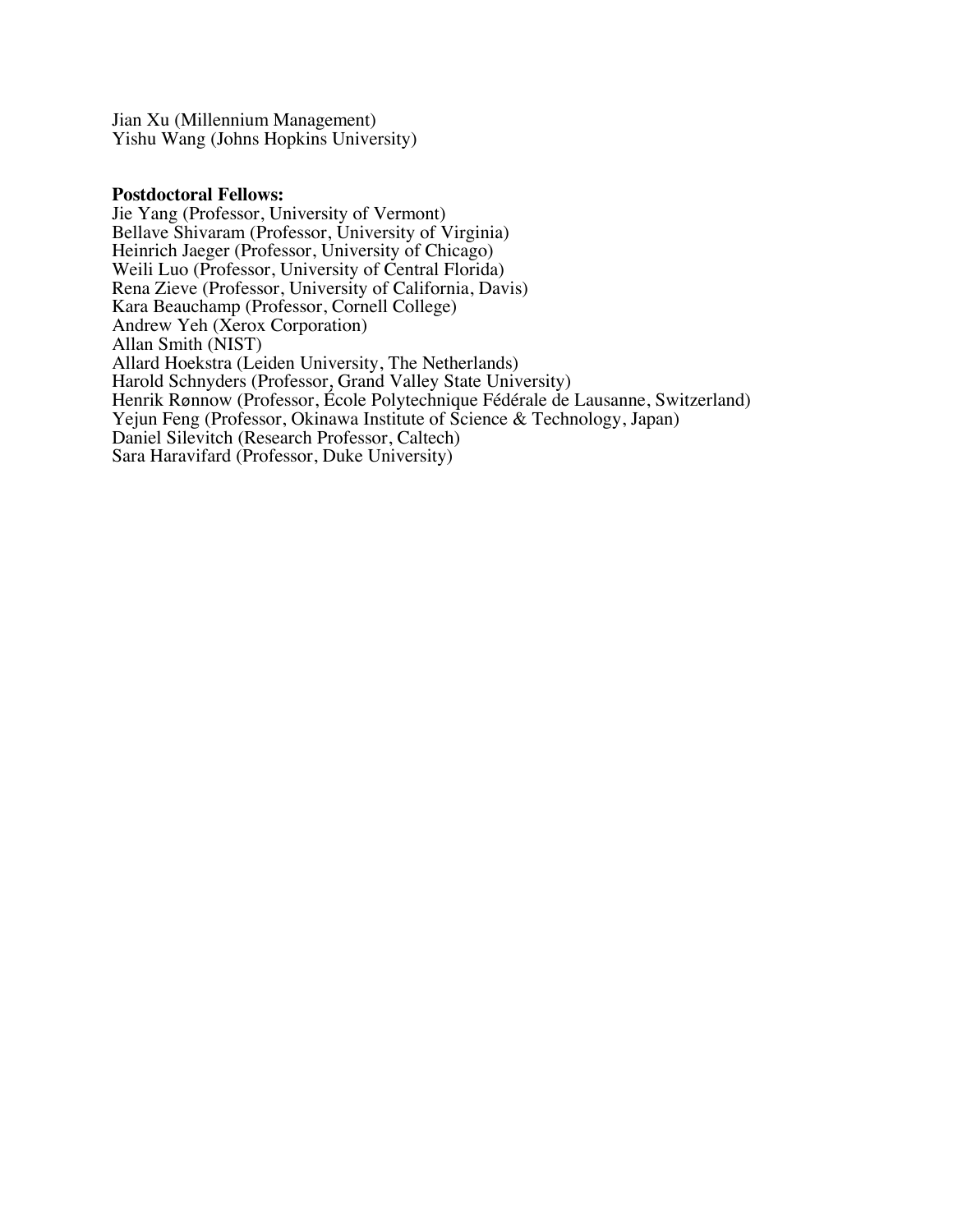## **PUBLICATIONS**

#### T.F. Rosenbaum

1. "Non-Ohmic Conductivity of Barely Localized Electrons in Three Dimensions," T.F. Rosenbaum, K. Andres, and G.A. Thomas, Solid State Commun. **35**, 663 (1980).

2. "Sharp Metal-Insulator Transition in a Random Solid," T.F. Rosenbaum, K. Andres, G.A. Thomas, and R.N. Bhatt, Phys. Rev. Lett. **45,** 1723 (1980).

3. "Topological Physics Illustrated in the Laboratory," T.F. Rosenbaum and D.L. Stein, Am. J. Phys. **49,** 128 (1981).

4. "Conductivity Cusp in a Disordered Metal," T.F. Rosenbaum, K. Andres, G.A. Thomas, and P.A. Lee, Phys. Rev. Lett. **46**, 568 (1981).

5. "Metallic Conductivity Near the Metal-Insulator Transition," G.A. Thomas, T.F. Rosenbaum, and R.N. Bhatt, Phys. Rev. Lett. **46,** 1435 (1981).

6. "Low Temperature Magnetoresistance of a Disordered Metal," T.F. Rosenbaum, R.F. Milligan, G.A. Thomas, P.A. Lee, T.V. Ramakrishnan, R.N. Bhatt, K. DeConde, H. Hess, and T. Perry, Phys. Rev. Lett. **47**, 1758 (1981).

7. "Magnetoresistance in Three-Dimensional Disordered Metals," T.F. Rosenbaum, R.F. Milligan, G.A. Thomas, P.A. Lee, T.V. Ramakrishnan, and K. DeConde, Physica **107B**, 507  $(1981)$ .

8. "Optical and Precursive Properties Approaching the Metal to Insulator Transition in Highly Doped Si," M. Capizzi, T.F. Rosenbaum, K. Andres, G.A. Thomas, R.N. Bhatt, and T.M. Rice, in *Disordered Systems and Localization,* ed. by C. Castellani, C. DiCastro, and L. Peliti (Springer-Verlag, Berlin, 1981) p. 235.

9. "Electron Spin Resonance Indication of the Ferromagnetic-Spin Glass Transition in Amorphous FeMn Alloys," T.F. Rosenbaum, L.W. Rupp, Jr., G.A. Thomas, W.M. Walsh, Jr., H.S. Chen, J.R. Banavar, and P.B. Littlewood, Solid State Commun. **42**, 725 (1982).

10. "Observation of ESR Non-Linearities in a Spin Glass," T.F. Rosenbaum, L.W. Rupp, Jr., G.A. Thomas, H.S. Chen, J.R. Banavar, and C.M. Varma, J. Phys. C **15**, L975 (1982).

11. "Giant Dielectric Constants at the Approach to the Insulator-Metal Transition," H. Hess, K. DeConde, T.F. Rosenbaum, and G.A. Thomas, Phys. Rev. B (Rapid Commun.) **25**, 5578 (1982).

12. "Stress Tuning of the Metal-Insulator Transition," M.A. Paalanen, T.F. Rosenbaum, G.A. Thomas, and R.N. Bhatt, Phys. Rev. Lett. **48**, 1284 (1982).

13. "Measurements of Conductivity Near the Metal-Insulator Critical Point," G.A. Thomas, M. Paalanen, and T.F. Rosenbaum, Phys. Rev. B (Rapid Commun.) **27**, 3897 (1983).

14. "The Metal-Insulator Transition in a Doped Semiconductor," T.F. Rosenbaum, R.F. Milligan, M.A. Paalanen, G.A. Thomas, R.N. Bhatt, and W. Lin, Phys. Rev. B **27**, 7509 (1983).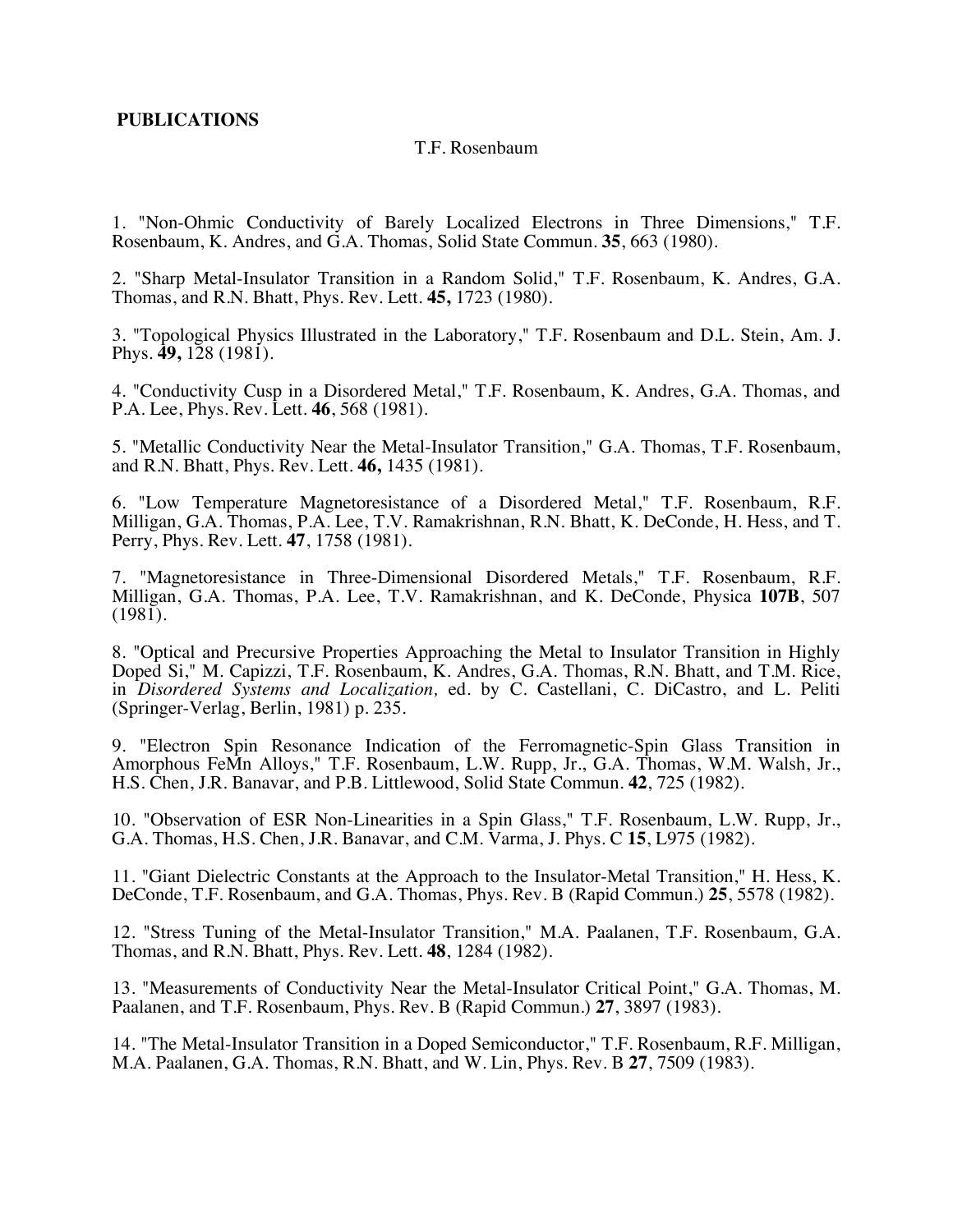15. "Critical Scaling of the Glassy Conductance in a Disordered Insulator," M.A. Paalanen, T.F. Rosenbaum, G.A. Thomas, and R.N. Bhatt, Phys. Rev. Lett. **51**, 1896 (1983).

16. "Experimental Observation of Continuous Melting Into a Hexatic Phase," T.F. Rosenbaum, S.E. Nagler, P.M. Horn, and R. Clarke, Phys. Rev. Lett. **50**, 1791 (1983).

17. "Short-Range Ordering and Freezing in a Randomly Mixed Ferroelectric-Antiferroelectric Crystal," E. Courtens, T.F. Rosenbaum, S.E. Nagler, and P.M. Horn, Phys. Rev. B (Rapid Commun.) **29**, 515 (1984).

18. "A New Adsorption Substrate: Single Crystal Exfoliated Graphite," R. Clarke, P.M. Horn, S.E. Nagler, and T.F. Rosenbaum, J. Appl. Phys. **55,** 1231 (1984).

19. "A Review of the Metal-Insulator Transition in Doped Semiconductors," R.F. Milligan, T.F. Rosenbaum, R.N. Bhatt, and G.A. Thomas, in *Electron-Electron Interaction in Disordered Systems*, ed. by M. Pollak and A.L. Efros in *Modern Problems in Condensed Matter Sciences* (Elsevier Science, Amsterdam, 1985) p. 231.

20. "Orientational Order in Xenon Fluid Monolayers on Single Crystals of Exfoliated Graphite," S.E. Nagler, P.M. Horn, T.F. Rosenbaum, R.J. Birgeneau, M. Sutton, S. Mochrie, D.E. Moncton, and R. Clarke, Phys. Rev. B **32**, 7373 (1985),

21. "Magnetic Field Induced Localization Transition in HgCdTe," T.F. Rosenbaum, S.B. Field, D.A. Nelson, and P.B. Littlewood, Phys. Rev. Lett. **54**, 241 (1985).

22. "The Disordered Insulator: Electron Glasses and Crystals," T.F. Rosenbaum, in *Localization and Metal-Insulator Transitions*, ed. by D. Adler and H. Fritzsche (Plenum Press, New York), 1985) p. 1.

23. "Scaling Behavior of Amorphous FeMn in Magnetic Fields," T.F. Rosenbaum, S.B. Field, and K.A. Muttalib, Phys. Rev. B (Rapid Commun.) **32**, 4804 (1985).

24. "Critical Behavior of the Hall Conductivity at the Metal-Insulator Transition." S.B. Field and T.F. Rosenbaum, Phys. Rev. Lett. **55,** 522 (1985).

25. "Magnetoresistivity in Single Crystal ErRh4B4," B.D. Dunlap, G.W. Crabtree, D.G. Hinks, W. Joss, F. Behroozi, L.N. Hall, and T.F. Rosenbaum, J. Magnet. Mag. Mat. **52**, 455 (1985).

26. "Evidence for Depinning of a Wigner Crystal in HgCdTe," S.B. Field, D.H. Reich, B.S. Shivaram, T.F. Rosenbaum, D.A. Nelson, and P.B. Littlewood, Phys. Rev. B **33**, 5082 (1986).

27. "Anisotropy of Transverse Sound in the Heavy Fermion Superconductor UPt3," B.S. Shivaram, Y.H. Jeong, T.F. Rosenbaum, and D.G. Hinks, Phys. Rev. Lett. **56**, 1078 (1986).

28. "Weak Localization in Superconductors: A Study of Radiation-Damaged Nb3Ir," K.E. Gray, R.T. Kampwirth, T.F. Rosenbaum, S.B. Field, and K.A. Muttalib, Phys. Rev. B, **35**, 8405 (1987).

29. "Ferromagnetism, Glassiness, and Metastability in a Dilute Dipolar-Coupled Magnet," D.H. Reich, T.F. Rosenbaum, G. Aeppli, and H.J. Guggenheim, Phys. Rev. B (Rapid Commun.) **34**, 4956 (1986).

30. "Unusual Angular and Temperature Dependence of the Upper Critical Field in UPt3," B.S. Shivaram, T.F. Rosenbaum, and D.G. Hinks, Phys. Rev. Lett. **57**, 1259 (1986).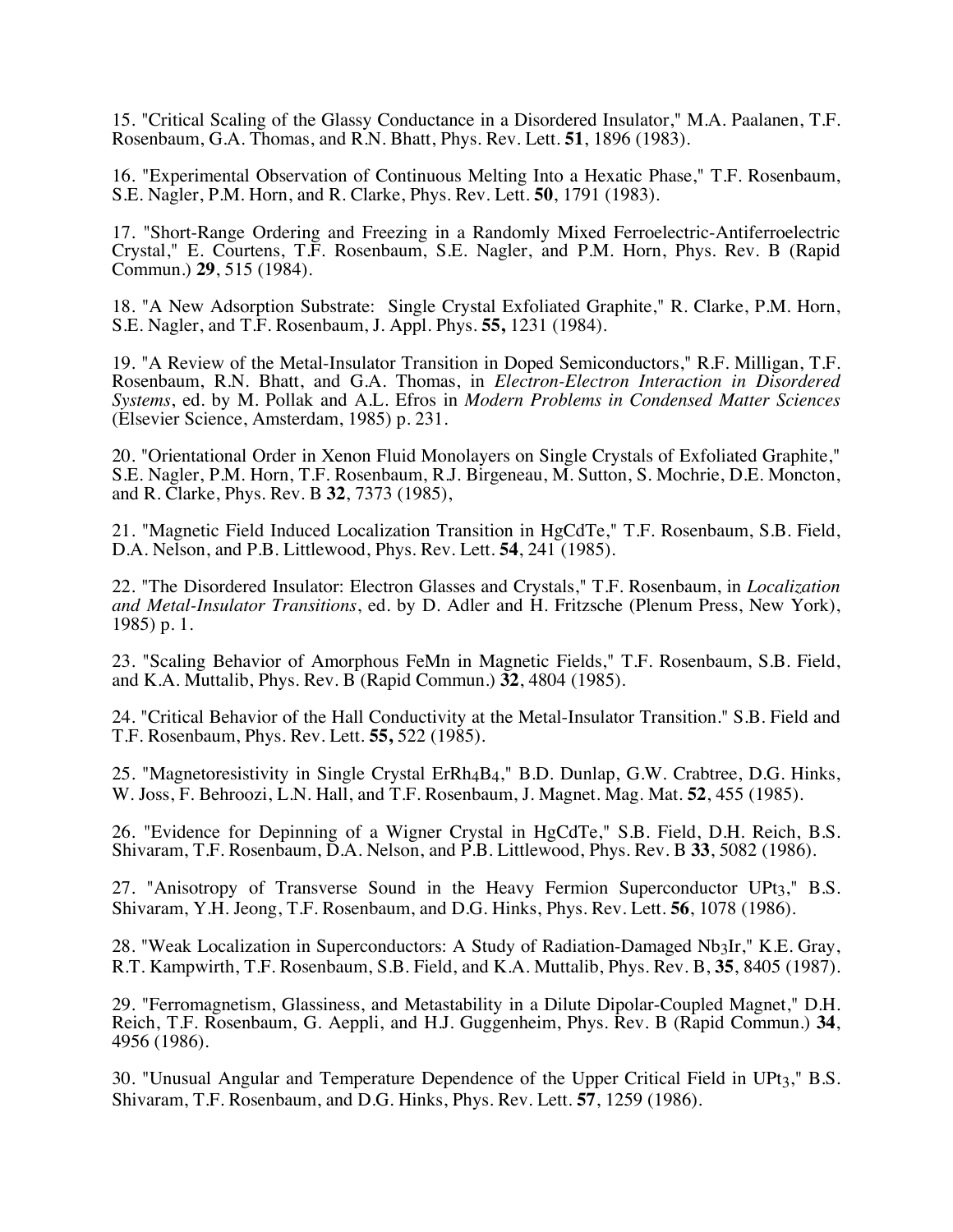31. "Transverse Sound in a Magnetic Field in UPt3," B.S. Shivaram, Y.H. Jeong, T.F. Rosenbaum, D.G. Hinks, and S. Schmitt-Rink, Phys. Rev. B (Rapid Commun.) **35**, 5372 (1987).

32. "The Metal-Insulator Transition at MilliKelvin Temperatures," T.F. Rosenbaum, in *Disordered Semiconductors,* ed. by M.A. Kastner, G.A. Thomas, and S.R. Ovshinsky (Plenum Press, New York, 1987), p. 23.

33. "Glassy Relaxation without Freezing in a Random Dipolar-Coupled Magnet," D.H. Reich, T.F. Rosenbaum, and G. Aeppli, Phys. Rev. Lett. **59**, 1969 (1987).

34. "Electron Correlation and Disorder in  $Hg_{1-x}Cd_xTe$  in Magnetic Field," S.B. Field, D.H. Reich, T.F. Rosenbaum, P.B. Littlewood, and D.A. Nelson, Phys. Rev. B **38,** 1856 (1988).

35. "Freezing of Spin and Charge in La2-xSrxCuO4," D.R. Harshman, G. Aeppli, G.P. Espinosa, A.S. Cooper, J.P. Remeika, E.J. Ansaldo, T. Riseman, D. Ll. Williams, D.R. Noakes, B. Ellman, and T.F. Rosenbaum, Phys. Rev. B (Rapid Commun.) **38**, 852 (1988).

36. "Magnetic Correlations in La<sub>2</sub>NiO<sub>4+ $\delta$ </sub> and La<sub>2-x</sub>Sr<sub>x</sub>CuO<sub>4</sub>," G. Aeppli, D.R. Harshman, D. Buttrey, E. Ansaldo, G.P. Espinosa, A.S. Cooper, J.P. Remeika, T. Freltoft, T.M. Riseman, D.R. Noakes, B. Ellman, T.F. Rosenbaum, and D. Ll. Williams, Physica C **153-155**, 1111 (1988).

37. "Transport Studies of  $\text{La}_{2-x}\text{Sr}_{x}\text{CuO}_{4}$  Near the Insulator-Metal/Superconductor Transition," B. Ellman, H.M. Jaeger, D.P. Katz, T.F. Rosenbaum, A.S. Cooper, and G.P. Espinosa, Phys. Rev. B. **39,** 9012 (1989).

38. "Variation of the Metallic Onset with Magnetic Field in Doped Germanium," T.F. Rosenbaum, S.B. Field, and R.N. Bhatt, Europhys. Lett. **10**, 269 (1989).

39. "Field Dependent Specific Heat and Multiple Superconducting Phases in UPt3," B. Ellman, J. Yang, T.F. Rosenbaum, and E. Bucher, Phys. Rev. Lett. **64**, 1569 (1990).

40. "Nature of Electronic States in a Disordered Metal: Magnetoresistance in Doped Germanium," T.F. Rosenbaum, S. Pepke, R.N. Bhatt, and T.V. Ramakrishnan, Phys. Rev. B. **42**, 11214 (1990).

41. "Dipolar Magnets and Glasses: Neutron Scattering, Dynamical, and Calorimetric Studies of Randomly Distributed Ising Spins," D.H. Reich, B. Ellman, J. Yang, T.F. Rosenbaum, G. Aeppli and D.P. Belanger, Phys. Rev. B **42**, 4631 (1990).

42. "The Role of Disorder in Highly Correlated Metals and Insulators," T.F. Rosenbaum and S.A. Carter, J. Solid State Chem. **88,** 94 (1990).

43. "The Effect of Correlations and Disorder on Electron States in the Mott-Hubbard Insulator V2O3," S.A. Carter, J. Yang, T.F. Rosenbaum, J. Spalek, and J.M. Honig, Phys. Rev. B **43**, 607 (1991).

44. "Scaling of the Irreversibility Line with Superconducting Transition Temperature in Oxygen Deficient  $YBa_2Cu_3O_{7-\delta}$ ," G.T. Seidler, T.F. Rosenbaum, D.L. Heinz, J.W. Downey, A.P. Paulikas, and B.W. Veal, Physica C **183**, 333 (1991).

45. "From Classical to Quantum Glass," W. Wu, B. Ellman, T.F. Rosenbaum, G. Aeppli, and D.H. Reich, Phys. Rev. Lett. **67,** 2076 (1991).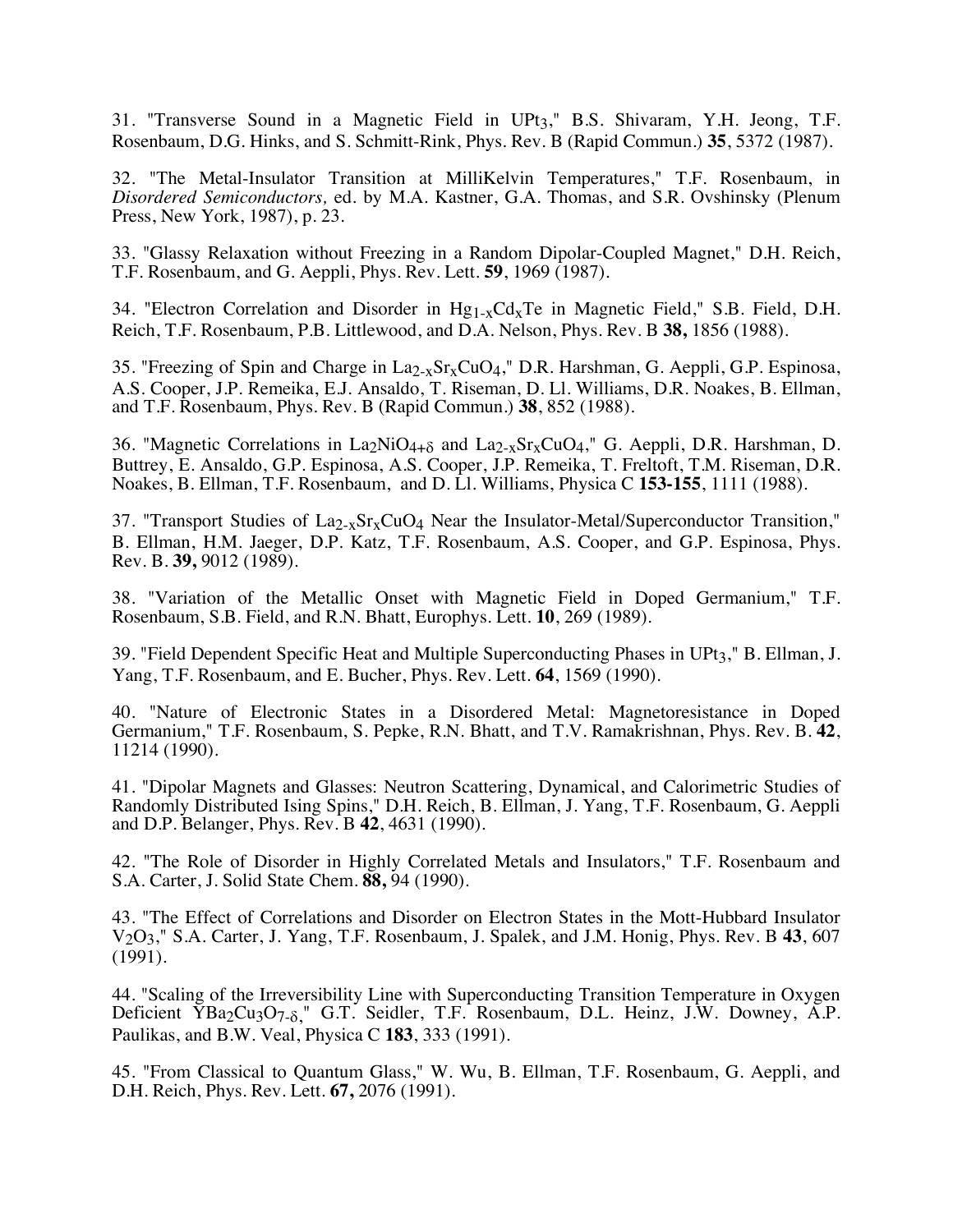46. "Dipolar Ferromagnets and Glasses," T.F. Rosenbaum, W. Wu, B. Ellman, J. Yang, G. Aeppli, and D.H. Reich, J. Appl. Phys. **70**, 5946 (1991).

47. "Dipole Interactions with Random Anisotropy in a Frozen Ferrofluid," W. Luo, S.R. Nagel, T.F. Rosenbaum, and R.E. Rosensweig, Phys. Rev. Lett. **67**, 2721 (1991).

48. "Thermodynamic Features in the H-T Plane of Superconducting UBe<sub>13</sub>," B. Ellman, T.F. Rosenbaum, J.S. Kim, and G.R. Stewart, Phys. Rev. B (Rapid Commun.) **44,** 12074 (1991).

49. "New Phase Boundary in Highly Correlated, Barely Metallic  $V_2O_3$ ," S.A. Carter, T.F. Rosenbaum, J.M. Honig, and J. Spalek, Phys. Rev. Lett. **67,** 3440 (1991).

50. "Uniaxial Stress Anisotropy of the Double Superconducting Transition in UPt3," D.S. Jin, S.A. Carter, B. Ellman, T.F. Rosenbaum, and D.G. Hinks, Phys. Rev. Lett. **68**, 1597 (1992).

51. "High Anisotropy and a Dimensionality Crossover in the Irreversibility Behavior of Oxygen-Deficient YBa2Cu3O7<sub>-8</sub>," K.E. Gray, D.H. Kim, B.W. Veal, G.T. Seidler, T.F. Rosenbaum, and D.E. Farrell, Phys. Rev. B **45,** 10071 (1992).

52. "Two-Dimensional Superconductor-Insulator Transition in Bulk Single Crystal YBa<sub>2</sub>Cu<sub>3</sub>O<sub>6.38</sub>," G.T. Seidler, T.F. Rosenbaum, and B.W. Veal, Phys. Rev. B (Rapid Commun.) **45,** 10162 (1992).

53. "Critical Fields and Flux Pinning in Single Crystal  $Ba_{1-x}K_xBiO_3$ ," G.T. Seidler, T.F. Rosenbaum, P.D. Han, D.A. Payne, and B.W. Veal, Physica C **195**, 373 (1992).

54. "Vanishing Magnetization Relaxation in the High Field Quantum Limit in YBa<sub>2</sub>Cu<sub>3</sub>O<sub>7-6</sub>," G.T. Seidler, C.S. Carrillo, T.F. Rosenbaum, U. Welp, G.W. Crabtree, and V.M. Vinokur, Phys. Rev. Lett. **70**, 2814 (1993).

55. "Incommensurate Spin Density Wave in Metallic V<sub>2-y</sub>O<sub>3</sub>," W. Bao, C. Broholm, S.A. Carter, T.F. Rosenbaum, G. Aeppli, P. Metcalf, J.M. Honig, J. Spalek, and S. Trevino, Phys. Rev. Lett. **71**, 766 (1993).

56. "Quenching of the Non-Linear Susceptibility at a  $T = 0$  Spin Glass Transition," W. Wu, D. Bitko, T.F. Rosenbaum, and G. Aeppli, Phys. Rev. Lett. **71**, 1919 (1993).

57. "Mass Enhancement and Magnetic Order at the Mott-Hubbard Transition," S.A. Carter, T.F. Rosenbaum, P. Metcalf, J.M. Honig, and J. Spalek, Phys. Rev. B (Rapid Commun.) **48**, 16841 (1993).

58. "Low Temperature Specific Heat of U<sub>1-x</sub>Th<sub>x</sub>Be<sub>13</sub>," D.S. Jin, T.F. Rosenbaum, J.S. Kim, and G.R. Stewart, Phys. Rev. B (Rapid Commun.) **49**, 1540 (1994).

59. "Pressure Tuning of the Double Transition in Thoriated UBe13," R.J. Zieve, D.S. Jin, T.F. Rosenbaum, J.S. Kim, and G.R. Stewart, Phys. Rev. Lett. **72**, 756 (1994).

60. "Critical Behavior of Si:P at the Metal-Insulator Transition," T.F. Rosenbaum, G.A. Thomas, and M.A. Paalanen, Phys. Rev. Lett. (C) **72**, 2121 (1994).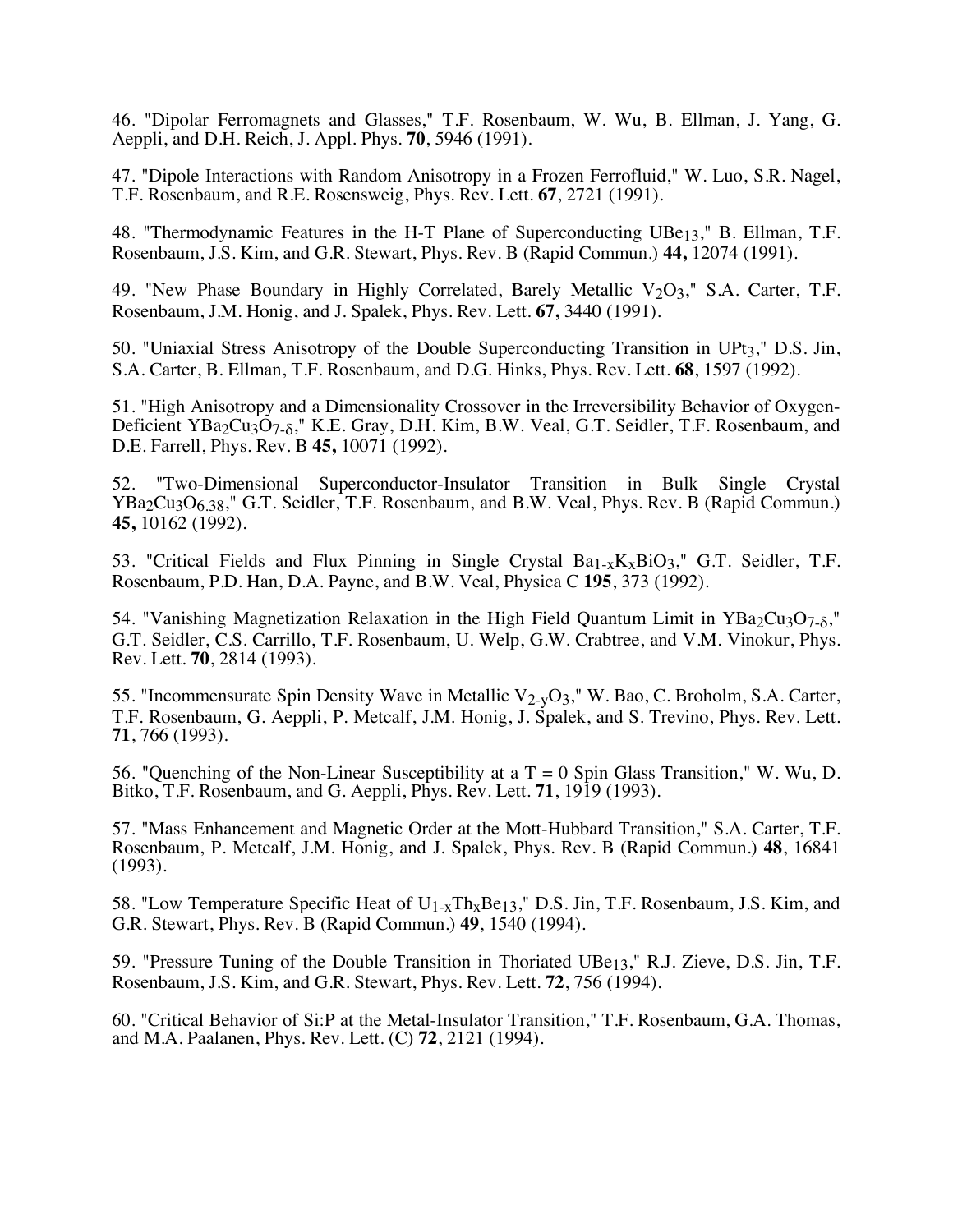61. "The Quantum Glass Transition," G. Aeppli and T.F. Rosenbaum, in *Random Magnetism, High-Temperature Superconductivity*, ed. by W. Beyermann, N-L.H. Liu and D. MacLaughlin (World Scientific, 1994), pp. 77-84.

62. "Magnetic and Transport Studies of Pure V<sub>2</sub>O<sub>3</sub> under Pressure," S.A. Carter, T.F. Rosenbaum, M. Lu, H.M. Jaeger, P. Metcalf, J.M. Honig, and J. Spalek, Phys. Rev. B **49**, 7898 (1994).

63. "Optical Properties of a Correlated Electron System:  $V<sub>2</sub>O<sub>3</sub>$ ," G.A. Thomas, D.H. Rapkine, S.A. Carter, T.F. Rosenbaum, P. Metcalf, and J.M. Honig, J. Low Temp. Phys. **95**, 33 (1994).

64. "Observation of the Gap and Kinetic Energy in a Correlated Insulator," G.A. Thomas, D.H. Rapkine, S.A. Carter, A.J. Millis, T.F. Rosenbaum, P. Metcalf, and J.M. Honig, Phys. Rev. Lett. **73**, 1528 (1994).

65. "Local Order and Global Disorder in Bidisperse Ferrofluids," T.F. Rosenbaum, X.D. Shi, and S.R. Nagel, J. Phys. Chem. **99**, 2875 (1995).

66. "Low Temperature Action in YBa<sub>2</sub>Cu<sub>3</sub>O<sub>7- $\delta$ </sub>," G.T. Seidler, T.F. Rosenbaum, K.M. Beauchamp, H.M. Jaeger, G.W. Crabtree, U. Welp, and V.M. Vinokur, Phys. Rev. Lett. **74**, 1442 (1995).

67. "Vortex Lock-In Deep in the Bose Glass," K.M. Beauchamp, T.F. Rosenbaum, U. Welp, G.W. Crabtree, and V.M. Vinokur, Phys. Rev. Lett. **75**, 3942 (1995).

68. "New Results on Old Oxides," T.F. Rosenbaum, in *The Metal-Nonmetal Transition Revisited*, ed. by P.P. Edwards and C.N. Rao (Taylor & Francis, London, 1995), p. 105.

69. "Anomalous Flux Pinning in a Torus of Thoriated UBe13," R.J. Zieve, T.F. Rosenbaum, J.S. Kim, G.R. Stewart, and M. Sigrist, Phys. Rev. B (Rapid Commun.) **51**, 12041 (1995).

70. "Local Probe of Vortex Pinning Energies in the Bose Glass," K.M. Beauchamp, L. Radzihovsky, E. Shung, T.F. Rosenbaum, U. Welp, and G.W. Crabtree, Phys. Rev. B **52**, 13025 (1995).

71. "Low-Temperature Electrical-Transport Properties of Single-Crystal Bismuth Films Under Pressure," M. Lu, R.J. Zieve, J.A. van Hulst, H.M. Jaeger, T.F. Rosenbaum, and S. Radelaar, Phys. Rev. B **53**, 1609 (1996).

72. "H-T Phase Diagrams of the Double Transition in Thoriated UBe13," D.S. Jin, S.A. Carter, T.F. Rosenbaum, J.S. Kim, and G.R. Stewart, Phys. Rev. B **53**, 8549 (1996).

73. "Vortex Avalanches at One-Thousandth the Superconducting Transition Temperature," R.J. Zieve, T.F. Rosenbaum, H.M. Jaeger, G.T. Seidler, G.W. Crabtree, and U. Welp, Phys. Rev. B **53**, 11849 (1996).

74. "High-Frequency Dynamics and the Spin-Glass Transition," D. Bitko, N. Menon, S.R. Nagel, T.F. Rosenbaum, and G. Aeppli, Europhys. Lett. **33**, 489 (1996).

75. "High Sensitivity Sensor for Moderate Pressures," T.F. Rosenbaum, S.A. Carter, and J.M. Honig, Rev. Sci. Instrum. **67**, 617 (1996).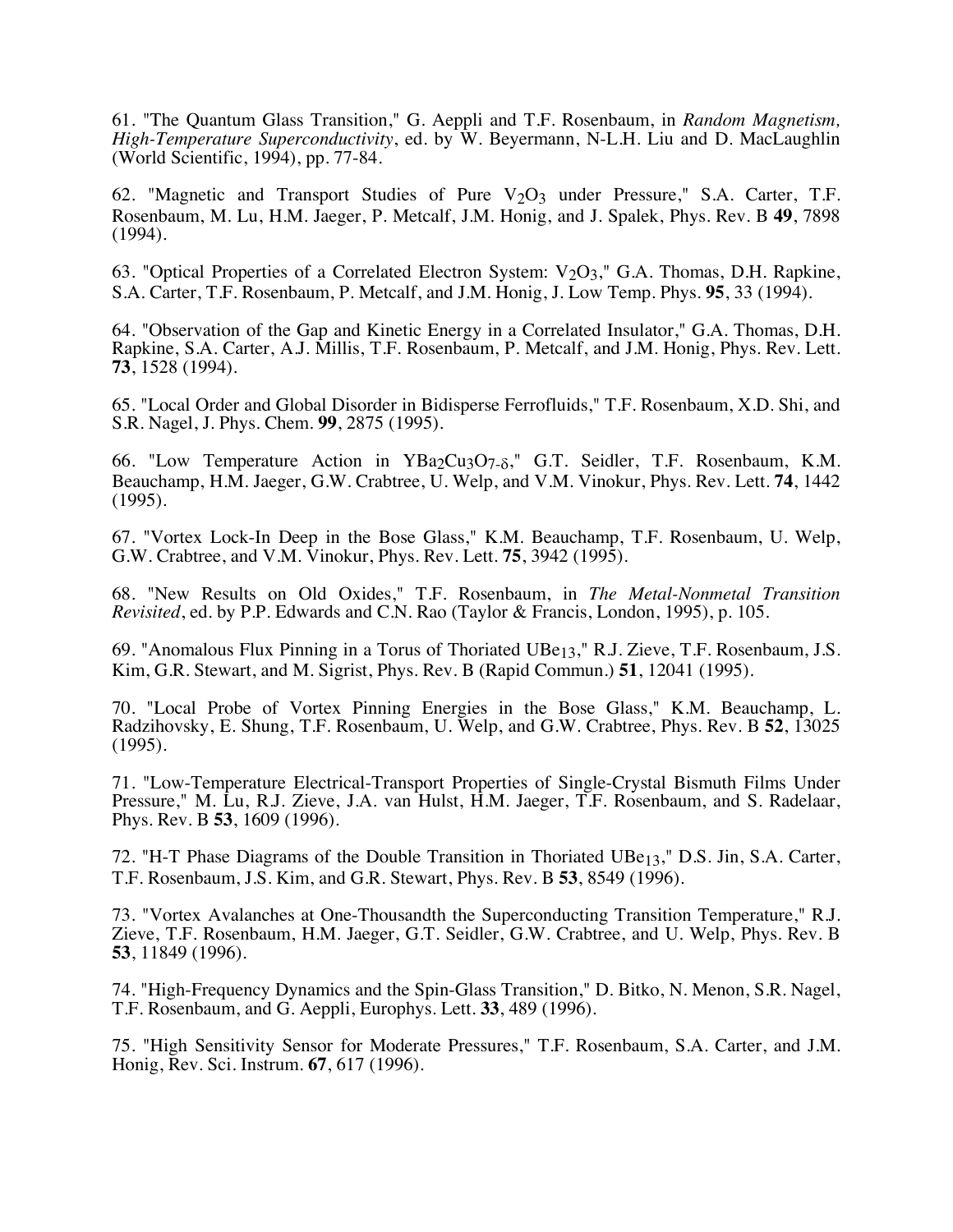76. "Quantum Critical Behavior for a Model Magnet," D. Bitko, T.F. Rosenbaum, and G. Aeppli, Phys. Rev. Lett. **77**, 940 (1996).

77. "Dynamical Signature of the Mott-Hubbard Transition in Ni(S, Se)<sub>2</sub>," A. Husmann, D.S. Jin, Y.V. Zastavker, T.F. Rosenbaum, X. Yao, and J.M. Honig, Science **274**, 1874 (1996).

78. "Quantum Magnets and Glasses," T.F. Rosenbaum, J. Phys. Condens. Matter **8**, 9759 (1996).

79. "Evidence for Glass and Spin-Glass Phase Transitions from the Dynamic Susceptibility," D. Bitko, S.N. Coppersmith, R.L. Leheny, N. Menon, S.R. Nagel, and T.F. Rosenbaum, J. Res. Natl. Inst. Stand. Technol. **102**, 207 (1997).

80. "Controlled Symmetry Breaking in Superconducting UPt3," D.S. Jin, A. Husmann, T.F. Rosenbaum, T.E. Steyer, and K.T. Faber, Phys. Rev. Lett. **78**, 1775 (1997).

81. "Large Magnetoresistance in Non-Magnetic Silver Chalcogenides," R. Xu, A. Husmann, T.F. Rosenbaum, M.-L. Saboungi, J.E. Enderby, and P.B. Littlewood, Nature **390**, 57 (1997).

82. "Vortex Telegraph Noise in High Magnetic Fields," E. Shung, T.F. Rosenbaum, S.N. Coppersmith, G.W. Crabtree, and W. Kwok, Phys. Rev. B **56**, R11431 (1997).

83. "Local Magnetometry at High Fields and Low Temperatures using InAs Hall Sensors," E. Pugel, E. Shung, T.F. Rosenbaum, and S.P. Watkins, Appl. Phys. Lett. **71**, 2205 (1997).

84. "The Double Transition in Thoriated UBe13," T.F. Rosenbaum, Superconductivity Review **2**, 257 (1998).

85. "Quantum Critical Points -- Experiments," G. Aeppli and T.F. Rosenbaum, in *Dynamical Properties of Unconventional Magnetic Systems,* ed. by A.T. Skjeltorp and D. Sherrington (Kluwer Academic, Amsterdam, 1998), pp. 107-122.

86. "Vortex Pinning and Stability in the Low Field, Superconducting Phases of UPt3," E. Shung, T.F. Rosenbaum, and M. Sigrist, Phys. Rev. Lett. **80**, 1078 (1998).

87. "Temperature Dependence of the Hall Angle in a Correlated, Three-Dimensional Metal," T.F. Rosenbaum, A. Husmann, S.A. Carter, and J.M. Honig, Phys. Rev. B **57**, R13997 (1998).

88. "Magnetic Correlations and Quantum Criticality in the Insulating Antiferromagnetic, Insulating Spin Liquid, Renormalized Fermi Liquid, and Metallic Antiferromagnetic Phases of the Mott System  $V_2O_3$ ," W. Bao, C. Broholm, G. Aeppli, S.A. Carter, P. Dai, T.F. Rosenbaum, J.M. Honig, P. Metcalf, and S.F. Trevino, Phys. Rev. B **58**, 12727 (1998).

89. "Signature of the Matching Field in Bose-Glass Melting of Untwinned  $YBa<sub>2</sub>Cu<sub>3</sub>O<sub>7-\delta</sub>$  Single Crystals," A.W. Smith, H.M. Jaeger, T.F. Rosenbaum, W.K. Kwok, and G.W. Crabtree, Phys. Rev. B **59**, R11665 (1999).

90. "Quantum Annealing of a Disordered Magnet," J. Brooke, D. Bitko, T.F. Rosenbaum, and G. Aeppli, Science **284**, 779 (1999).

91. "Vortex Flow and Transverse Flux Screening at the Bose Glass Transition," A.W. Smith, H.M. Jaeger, T.F. Rosenbaum, A.M. Petrean, W.K. Kwok, and G.W. Crabtree, Phys. Rev. Lett. **84**, 4974 (2000).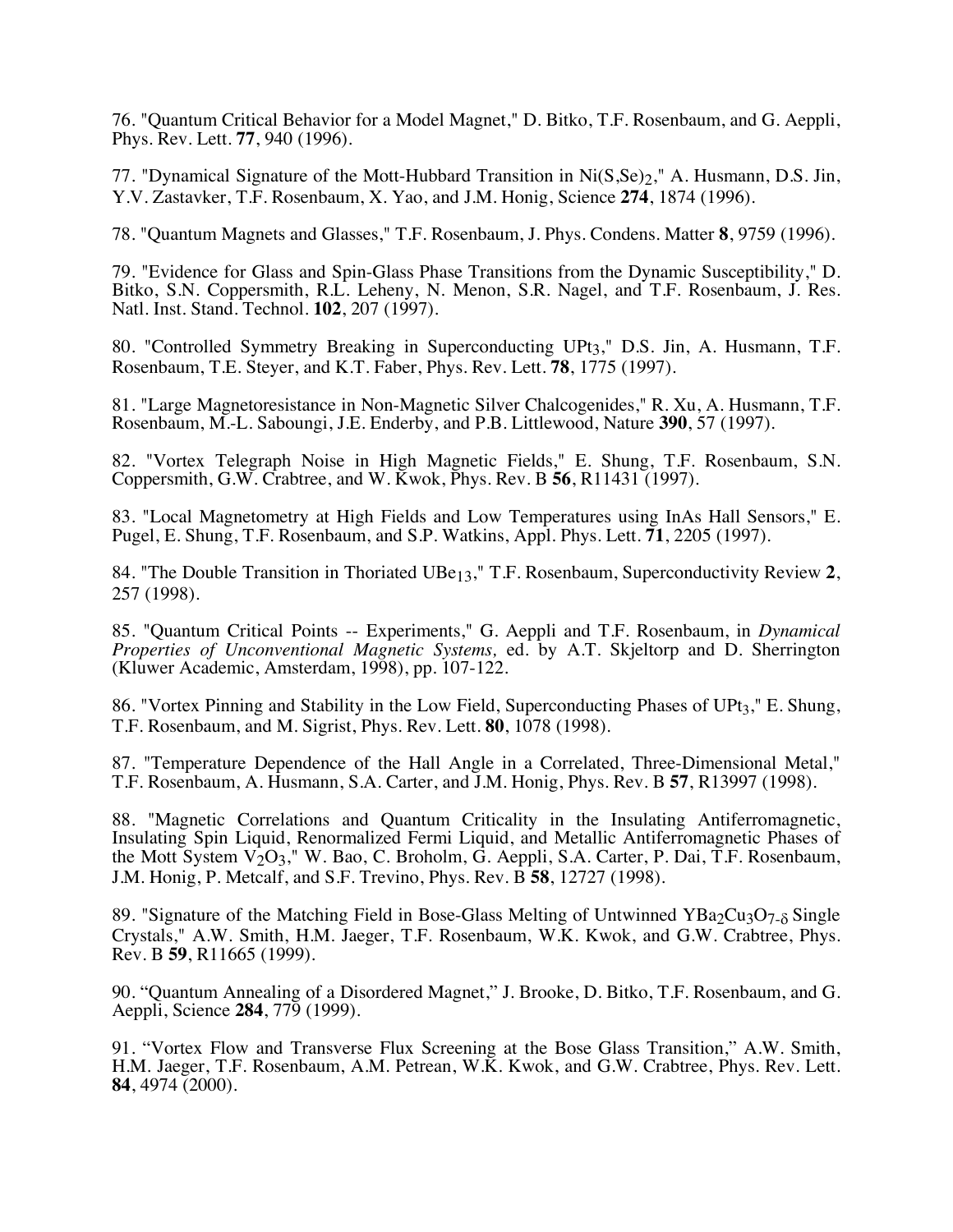92. "Non-Linear Electric Field Effects at a Continuous Mott-Hubbard Transition," A. Husmann, J. Brooke, T.F. Rosenbaum, X. Yao, and J.M. Honig, Phys. Rev. Lett. **84**, 2465 (2000).

93. "Magnetoresistance in n-type and p-type  $Ag_1Te$ : Mechanisms and Applications," H.S. Schnyders, M.-L. Saboungi, and T.F. Rosenbaum, Appl. Phys. Lett. **76**, 1710 (2000).

94. "A New Spin on Magnets," T.F. Rosenbaum, Nature **404**, 556 (2000).

95. "Bose Glass Melting and the Transverse Meissner Effect in YBa2Cu3O7<sub>-8</sub> Single Crystals," A.W. Smith, H.M. Jaeger, T.F. Rosenbaum, W.K. Kwok, and G.W. Crabtree, Phys. Rev. B **63**, 064514 (2001).

96. "Light Induced Metal-Insulator Transition in a Switchable Mirror," A.F.Th. Hoekstra, A.S. Roy, T.F. Rosenbaum, R. Griessen, R.J. Wijngaarden, and N.J. Koeman, Phys. Rev. Lett. **86**, 5349 (2001).

97. "Manipulating Coincident Charge and Spin Order with Pressure and Field in a Doped Manganite," A.S. Roy, A. Husmann, T.F. Rosenbaum, and J.F. Mitchell, Phys. Rev. B **63**, 094416 (2001).

98. "Tunable Quantum Tunneling of Magnetic Domains," J. Brooke, T.F. Rosenbaum and G. Aeppli, Nature **413**, 610 (2001).

99. "History Dependent Phenomena in the Transverse Ising Ferroglass: the Free Energy Landscape," Y.-J. Kao, G.S. Grest, K. Levin, J. Brooke, T.F. Rosenbaum, and G. Aeppli, Phys. Rev. B (Rapid Commun.) **64**, 060402 (2001).

100. "Band Gap Tuning and Linear Magnetoresistance in the Silver Chalcogenides," M. Lee, T.F. Rosenbaum, M.-L. Saboungi, and H.S. Schnyders, Phys. Rev. Lett. **88**, 066602 (2002).

101. "High Pressure Hydrogen Loading Cell for Photoconductivity Measurements down to the MilliKelvin Regime," A.F.Th. Hoekstra, T.F. Rosenbaum, and A.S. Roy, Rev. Sci. Instrum. **73**, 119 (2002).

102. "UV Triggered Switchable Mirrors," T.F. Rosenbaum and A.F.Th. Hoekstra, Adv. Mater. **14**, 247 (2002).

103. "MegaGauss Sensors," A. Husmann, J.B. Betts, G.S. Boebinger, A. Migliori, T.F. Rosenbaum, and M.-L. Saboungi, Nature **417**, 421 (2002).

104. "Coherent Spin Oscillations in a Disordered Magnet," S. Ghosh, R. Parthasarathy, T.F. Rosenbaum, and G. Aeppli, Science **296**, 2195 (2002).

105. "Quantum Phase Transition in a Common Metal," A. Yeh, Y. Soh, J. Brooke, G. Aeppli, T.F. Rosenbaum, and S.M. Hayden, Nature **419**, 459 (2002).

106. "Quantum Fluctuations and the Closing of the Coulomb Gap in a Correlated Insulator," A.S. Roy, A.F.Th. Hoekstra, T.F. Rosenbaum, and R. Griessen, Phys. Rev. Lett. **89**, 276402 (2002).

107. "Giant Magnetothermopower Associated with Large Magnetoresistance in  $Ag_{20}Te$ ," Y. Sun, M.B. Salamon, M. Lee, and T.F. Rosenbaum, Appl. Phys. Lett. **82**, 1440 (2003).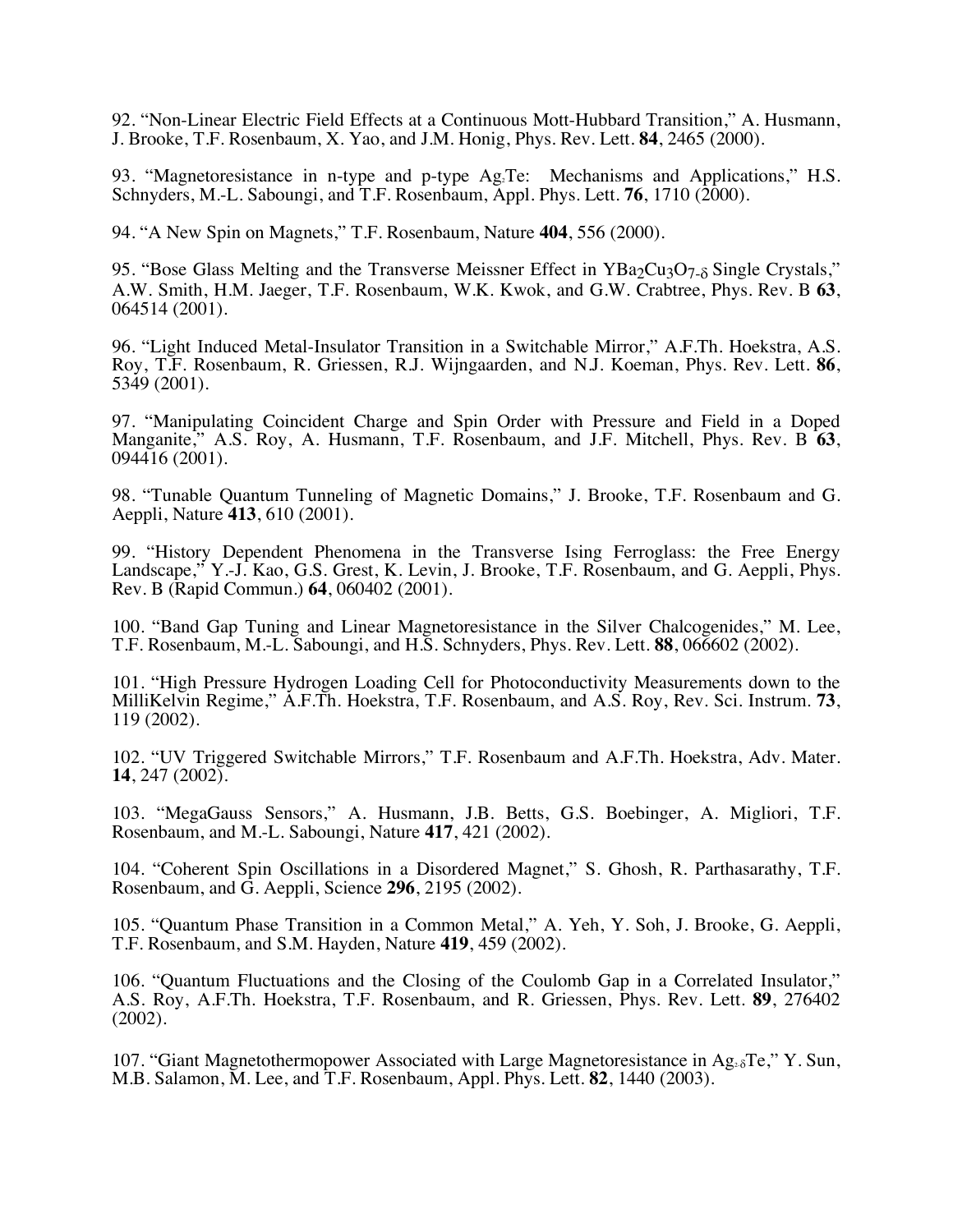108. "Scaling at the Mott-Hubbard Metal-Insulator Transition in Yttrium Hydride," A.F.Th. Hoekstra, A.S. Roy and T.F. Rosenbaum, J. Phys.: Condens. Matter **15**, 1405 (2003).

109. "Entangled Quantum State of Magnetic Dipoles," S. Ghosh, T.F. Rosenbaum, G. Aeppli, and S.N. Coppersmith, Nature **425**, 48 (2003).

110. "The Quest for Imperfection," T.F. Rosenbaum, Nature **426**, 135 (2003).

111. "Percolating through Networks of Random Thresholds: Finite Temperature Electron Tunneling in Metal Nanocrystal Arrays"," R. Parthasarathy, X.-M. Lin, K. Elteto, T.F. Rosenbaum, and H.M. Jaeger, Phys. Rev. Lett. **92**, 076801 (2004).

112. "High Resolution Study of Magnetic Ordering at Absolute Zero," M. Lee, A. Husmann, T.F. Rosenbaum, and G. Aeppli, Phys. Rev. Lett. **92**, 187201 (2004).

113. "The Electron Glass in a Switchable Mirror," M. Lee, P. Oikonomou, P. Segalova, T.F. Rosenbaum, A.F.Th. Hoekstra and P.B. Littlewood, J. Phys.: Condens. Matter **17**, L439 (2005).

114. "Quantum Phase Transition in a Spin Bath," H.M. Rønnow, R. Parthasarathy, J. Jensen, G. Aeppli, T.F. Rosenbaum, and D.F. McMorrow, Science **308**, 389 (2005).

115. "Energy Dispersive X-ray Diffraction of Charge Density Waves via Chemical Filtering," Y. Feng, M. Somayazulu, R. Jaramillo, T.F. Rosenbaum, E.D. Isaacs, J. Hu, and H.-K. Mao, Rev. Sci. Instrum. **76**, 063913 (2005).

116. "Current Jets, Disorder and Linear Magnetoresistance in the Silver Chalcogenides," J. Hu, T.F. Rosenbaum and J.B. Betts, Phys. Rev. Lett. **95**, 186603 (2005).

117. "Experiments on Quantum Annealing," G. Aeppli and T.F. Rosenbaum in *Quantum Annealing and Other Optimization Methods,* ed. by A. Das and B.K. Chakrabarti in *Lecture Notes in Physics*, vol. 679 (Springer, Heidelberg, 2005), p. 157-169.

118. "Quantum Relaxation in the Proton Glass," Y. Feng, C. Ancona-Torres, T.F. Rosenbaum, G.F. Reiter, D.L. Price, and E. Courtens, Phys. Rev. Lett. **97**, 145501 (2006).

119. "Molecular Building Blocks for Magnetic Spin Chains," J. Hu, J. Sun, M.D. Hopkins, and T.F. Rosenbaum, J. Phys.: Condens. Matter **18**, 10837 (2006).

120. "Synthesis and Characterization of Conjugated Polymers Containing First-Row Transition Metal Complexes," S. Yuan, R. Jaramillo, T.F. Rosenbaum, and L. Yu, Macromolecules **39**, 8652 (2006).

121. "Magnetic Excitations near the Quantum Phase Transition in the Ising Ferromagnet LiHoF<sub>4</sub>," H.M. Rønnow, J. Jensen, R. Parthasarathy, G. Aeppli, T.F. Rosenbaum, and D.F. McMorrow, Phys. Rev. B **75**, 054426 (2007).

122. "Microscopic and Macroscopic Signatures of Antiferromagnetic Domains," R. Jaramillo, T.F. Rosenbaum, E.D. Isaacs, O.G. Shpyrko, P.G. Evans, G. Aeppli, and Z. Cai, Phys. Rev. Lett. **98,** 117206 (2007).

123. "Direct Measurement of Antiferromagnetic Domain Fluctuations," O.G. Shpyrko, E.D. Isaacs, J.M. Logan, Y. Feng, G. Aeppli, R. Jaramillo, H.C. Kim, T.F. Rosenbaum, P. Zschack, M. Sprung, S. Narayanan, and A.R. Sandy, Nature **447**, 68 (2007).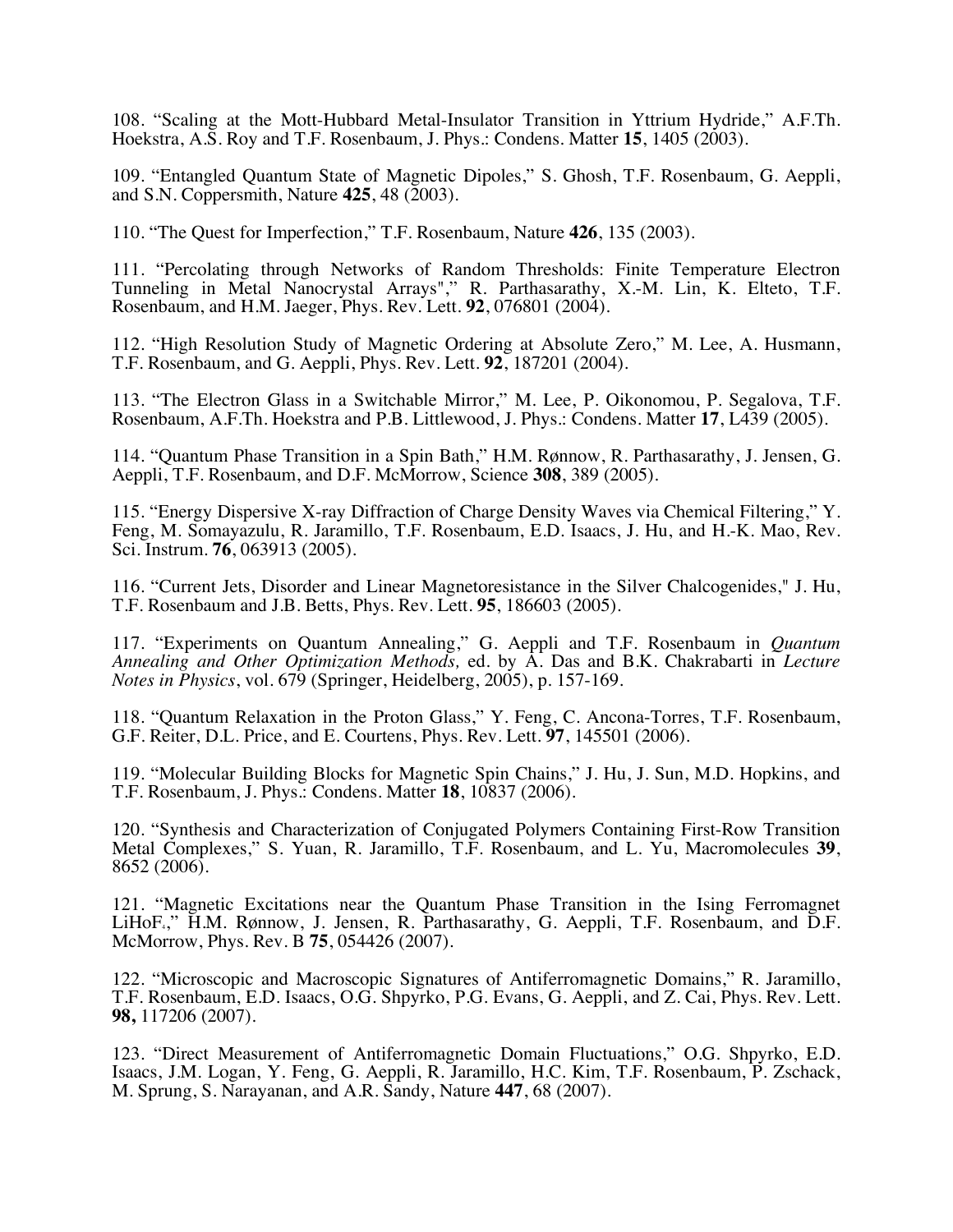124. "Quantum Projection in an Ising Spin Liquid," D.M. Silevitch, C.M.S. Gannarelli, A.J. Fisher, G. Aeppli, and T.F. Rosenbaum, Phys. Rev. Lett. **99**, 057203 (2007).

125. "A Ferromagnet in a Continuously Tuneable Random Field," D.M. Silevitch, D. Bitko, J. Brooke, S. Ghosh, G. Aeppli, and T.F. Rosenbaum, Nature **448**, 567 (2007).

126. "Pressure-Tuned Spin and Charge Ordering in an Itinerant Antiferromagnet," Y. Feng, R. Jaramillo, G. Srajer, J.C. Lang, Z. Islam, M.S. Somayazulu, O.G. Shpyrko, J.J. Pluth, H.-k. Mao, E.D. Isaacs, G. Aeppli, and T.F. Rosenbaum, Phys. Rev. Lett. **99**, 137201 (2007).

127. "Non-Saturating Magnetoresistance of Inhomogeneous Conductors: Comparison of Experiment and Simulation, J. Hu, M.M. Parish and T.F. Rosenbaum, Phys. Rev. B **75**, 214203  $(2007)$ .

128. "Quantum and Classical Routes to Linear Magnetoresistance," J. Hu and T.F. Rosenbaum, Nature Materials **7**, 697 (2008).

129. "Quantum and Classical Glass Transitions in  $LiHo<sub>x</sub>Y<sub>1,x</sub>F<sub>4</sub>$ " C. Ancona-Torres, D.M. Silevitch, G. Aeppli and T.F. Rosenbaum, Phys. Rev. Lett. **101**, 057201 (2008).

130. "Macroscopic Signature of Protected Spins in a Dense Frustrated Magnet," S. Ghosh, T.F. Rosenbaum, and G. Aeppli, Phys. Rev. Lett. **101**, 157205 (2008).

131. "Chromium at High Pressures: Weak Coupling and Strong Fluctuations in an Itinerant Antiferromagnet," R. Jaramillo, Y. Feng, J.C. Lang, Z. Islam, G. Srajer, H.M. Rønnow, P.B. Littlewood, and T.F. Rosenbaum, Phys. Rev. B **77**, 184418 (2008) [Editors' Suggestion].

132. "Sequential Tunneling and Inelastic Cotunneling in Nanoparticle Arrays," T. B. Tran, I. S. Beloborodov, J. Hu, X. M. Lin, T. F. Rosenbaum, and H. M. Jaeger, Phys. Rev. B **78**, 075437 (2008) [Editors' Suggestion].

133. "Breakdown of the Bardeen-Cooper-Schrieffer Ground State at a Quantum Phase Transition," R. Jaramillo, Y. Feng, J.C. Lang, Z. Islam, G. Srajer, P.B. Littlewood, D.B. McWhan, and T.F. Rosenbaum, Nature **459**, 405 (2009).

134. "Switchable Hardening of a Ferromagnet at Fixed Temperature," D.M. Silevitch, G. Aeppli, and T.F. Rosenbaum, Proc. Nat. Acad. Sci. **107**, 2797 (2010).

135. "Invited Article: High Pressure Techniques for Condensed Matter Physics at Low Temperatures," Y. Feng, R. Jaramillo, J. Wang, Y. Ren, and T.F. Rosenbaum, Rev. Sci. Instrum. **81**, 041301 (2010).

136. "Diffraction Line-Shapes, Fermi Surface Nesting, and Quantum Criticality in Antiferromagnetic Chromium at High Pressure," R. Jaramillo, Y. Feng, and T.F. Rosenbaum, J. Appl. Phys. **107**, 09E116 (2010).

137. "Signatures of Quantum Criticality in Pure Cr at High Pressure," R. Jaramillo, Y. Feng, J. Wang, and T.F. Rosenbaum, Proc. Nat. Acad. Sci. **107**, 13631 (2010). [Editors' Choice: "An Orderly Transition," Science **329**, 729 (2010).]

138. "Magnetism, Structure, and Charge Correlation at a Pressure-Induced Mott-Hubbard Insulator-Metal Transition," Y. Feng, R. Jaramillo, A. Banarjee, J.M. Honig, and T.F. Rosenbaum, Phys. Rev. B **83**, 035106 (2011).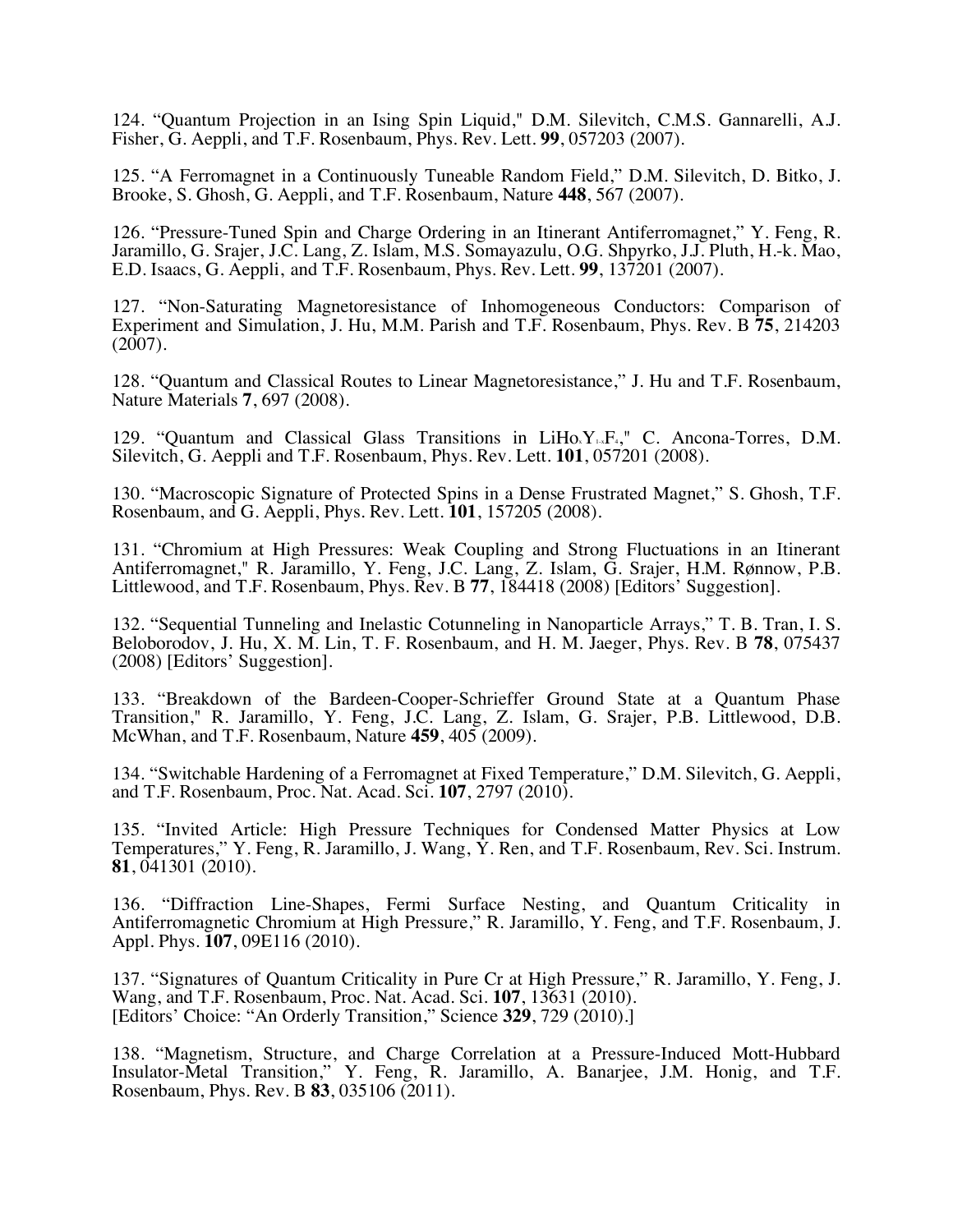139. "Transitions on Triangles," T.F. Rosenbaum, Nature **471**, 587 (2011).

140. "Continuous and Discontinuous Quantum Phase Transitions in a Model Two-Dimensional Magnet," S. Haravifard, A. Banarjee, J.C. Lang, G. Srajer, D.M. Silevitch, B.D. Gaulin, H. Dabkowska, and T.F. Rosenbaum, Proc. Nat. Acad. Sci. **109**, 2286 (2012).

141. "Contribution of Spin Pairs to the Magnetic Response in a Dilute Dipolar Ferromagnet," C.M.S. Gannarelli, D.M. Silevitch, T.F. Rosenbaum, G. Aeppli, and A.J. Fisher, Phys. Rev. B **86**, 014420 (2012).

142. "Order Parameter Fluctuations at a Buried Quantum Critical Point," Y. Feng, J. Wang, R. Jaramillo, J. van Wezel, S. Haravifard, G. Srajer, Y. Liu, Z.-A. Xu, P. B. Littlewood, and T. F. Rosenbaum, Proc. Nat. Acad. Sci. **109**, 7224 (2012).

143. "Dipolar Antiferromagnetism and Quantum Criticality in LiErF<sub>4</sub>," C. Kraemer, N. Nikseresht, J. O. Piatek, N. Tsyrulin, B. Dalla Piazza, K. Kiefer, B. Klemke, T. F. Rosenbaum, G. Aeppli, C. Gannarelli, K. Prokes, A. Podlesnyak, Th. Straessle, L. Keller, O. Zaharko, K. W. Kraemer, and H. M. Rønnow, Science **336**, 1416 (2012).

144. "Pressure Tuning of Competing Magnetic Interactions in Intermetallic CeFe<sub>2</sub>," J. Wang, Y. Feng, R. Jaramillo, J. van Wezel, P.C. Canfield, and T.F. Rosenbaum, Phys. Rev. B **86**, 014422  $(2012).$ 

145. "Four-probe Electrical Measurements with a Liquid Pressure Medium in a Diamond Anvil Cell," R. Jaramillo, Y. Feng, and T.F. Rosenbaum, Rev. Sci. Instrum. **83**, 103902 (2012).

146. "Sub-Kelvin ac Magnetic Susceptometry," M.A. Schmidt, D.M. Silevitch, N. Woo, and T.F. Rosenbaum, Rev. Sci. Instrum. **84**, 013901 (2013).

147. "Incommensurate Antiferromagnetism in a Pure Spin System: Cooperative Organization of Local and Itinerant Moments," Y. Feng, J. Wang, D.M. Silevitch, B. Mihaila, J.W. Kim, J.-Q. Yan, R.K. Schulze, N. Woo, A. Palmer, Y. Ren, J. van Wezel, P.B. Littlewood, and T. F. Rosenbaum, Proc. Nat. Acad. Sci. **110**, 3287 (2013).

148. "Charge Transfer and Multiple Density Waves in the Rare Earth Tellurides," A. Banerjee, Y. Feng, D.M. Silevitch, J. Wang, J.C. Lang, H.-H. Kuo, I.R. Fisher, and T.F. Rosenbaum, Phys. Rev. B **87**, 155131 (2013).

149. "Evolution of Incommensurate Spin Order with Magnetic Field and Temperature in the Itinerant Antiferromagnet GdSi," Y. Feng, D.M. Silevitch, J. Wang, A. Palmer, N. Woo, J.-Q. Yan, Z. Islam, A.V. Suslov, P.B. Littlewood, and T.F. Rosenbaum, Phys. Rev. B **88**, 134404 (2013) [Editors' Suggestion].

150. "Using Thermal Boundary Conditions to Engineer the Quantum State of a Bulk Magnet," M.A. Schmidt, D.M. Silevitch, G. Aeppli, and T.F. Rosenbaum, Proc. Nat. Acad. Sci. **111**, 3689 (2014).

151. "Reversible Disorder in a Room Temperature Ferromagnet," S.L. Tomarken, D.M. Silevitch, G. Aeppli, B.A.W. Brinkman, J. Xu, K. A. Dahmen, and T.F. Rosenbaum, Advanced Functional Materials **24**, 2986 (2014).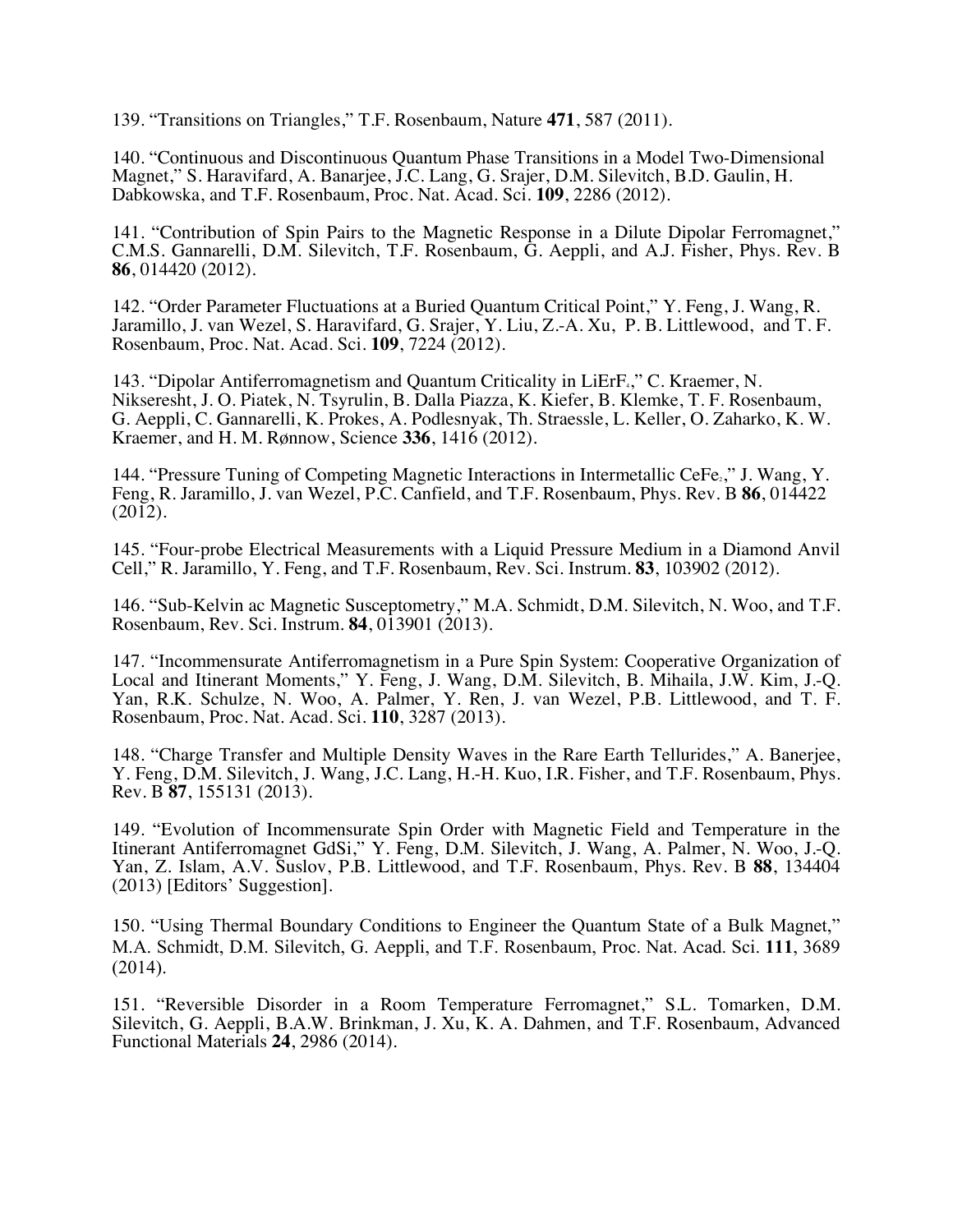152. "Hidden One-Dimensional Spin Modulation in a Three-Dimensional Metal," Y. Feng, J. Wang, A. Palmer, B. Mihaila, J.-Q. Yan, P. B. Littlewood, and T. F. Rosenbaum, Nature Commun. DOI:10.1038/ncomms5218 (2014).

153. "A Compact Bellows-Driven Diamond Anvil Cell for High-Pressure, Low-Temperature Magnetic Measurements," Y. Feng, D. M. Silevitch, and T. F. Rosenbaum, Rev. Sci. Instrum. **85**, 033901 (2014).

154. "The Emergence of Long-Range Order in Sheets of Magnetic Dimers," S. Haravifard, A. Banerjee, J. van Wezel, D.M. Silevitch, A.M. dos Santos, J. C. Lang, E. Kermarrec, G. Srajer, B. D. Gaulin, J.J. Molaison, H. A. Dabkowska, and T. F. Rosenbaum, Proc. Nat. Acad. Sci. **111**, 14372 (2014).

155. "Letter: Interplay of Magnetism and Structure in the Shastry-Sutherland Model," S. Haravifard, A. Banerjee, J. van Wezel, D.M. Silevitch, A.M. dos Santos, J. C. Lang, E. Kermarrec, G. Srajer, B. D. Gaulin, J.J. Molaison, H. A. Dabkowska, and T. F. Rosenbaum, Proc. Nat. Acad. Sci. DOI:10.1073/pnas.1423100112 (2015).

156. "Quantum Tunneling vs. Thermal Effects in Experiments on Adiabatic Quantum Computing," D.M. Silevitch, T.F. Rosenbaum, and G. Aeppli, Eur. Phys. J. Special Topics **224**, 25 (2015).

157. "Direct Probe of Fermi Surface Evolution at a Pressure-Induced Quantum Phase Transition," Y. Feng, A. Palmer, Y. Wang, D.M. Silevitch, and T.F. Rosenbaum, Phys. Rev. B **91**, 155142 (2015).

158. "Itinerant Density Wave Instabilities at Classical and Quantum Critical Points," Y. Feng, J. van Wezel, J. Wang, F. Flicker, D.M. Silevitch, P.B. Littlewood, and T.F. Rosenbaum, Nature Physics **11**, 865 (2015).

159. "Interplay of Disorder and Geometrical Frustration in Doped Gadolinium Gallium Garnet," N. Woo, D.M. Silevitch, C. Ferri, S. Ghosh, and T.F. Rosenbaum, J. Phys.: Cond. Matt. **27**, 296001 (2015).

160. "Barkhausen Noise in the Random Field Ising Magnet  $Nd_2Fe_{14}B$ ," J. Xu, D.M. Silevitch, K.A. Dahmen, and T.F. Rosenbaum, Phys. Rev. B **92**, 024424 (2015).

161. "Sub-Kelvin Magnetic and Electrical Measurements in a Diamond Anvil Cell with *in situ* Tunability," A. Palmer, D.M. Silevitch, Y. Feng, Y. Wang, R. Jaramillo, A. Banerjee, Y. Ren, and T.F. Rosenbaum, Rev. Sci. Instrum. **86**, 093901 (2015) [Editor's Pick].

162. "Crystallization of Spin Superlattices with Pressure and Field in the Layered Magnet SrCu<sub>2</sub>(BO<sub>3</sub>)<sub>2</sub>," S. Haravifard, D. Graf, A. Feiguin, C.D. Batista, J.C. Lang, D.M. Silevitch, G. Srajer, B.D. Gaulin, H.A. Dabkowska, and T.F. Rosenbaum, Nature Commun. DOI:10.1038/ncomms11956 (2016).

163. "Spiral Magnetic Order and Pressure-Induced Superconductivity in Transition Metal Compounds," Y. Wang, Y. Feng, J.-G. Cheng, W. Wu, J.L. Luo, and T.F. Rosenbaum, Nature Commun. DOI:10.1038/ncomms13037 (2016).